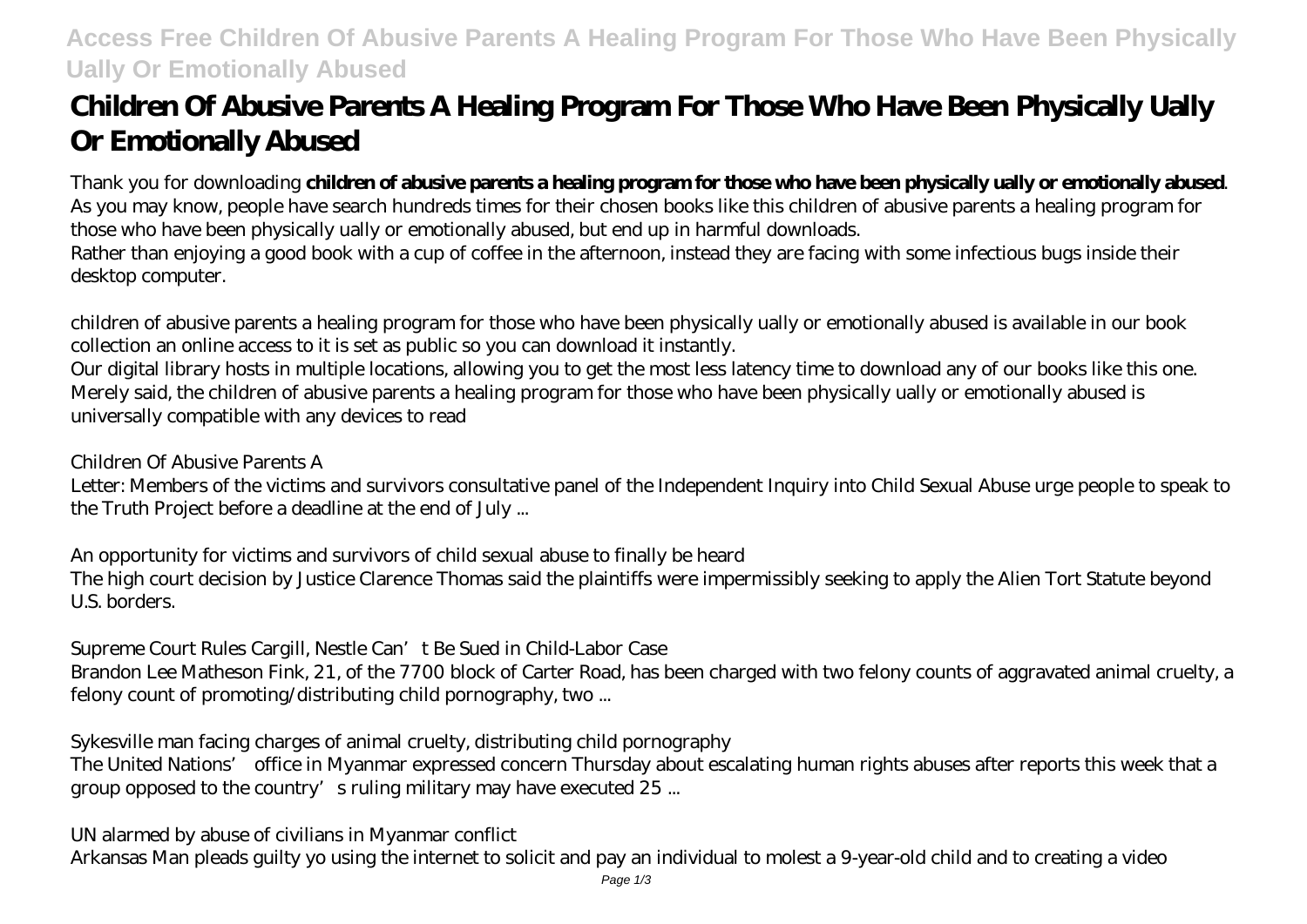## **Access Free Children Of Abusive Parents A Healing Program For Those Who Have Been Physically Ually Or Emotionally Abused**

#### recording depicting this sexual abuse on Wednesday, June 17.

## *Arkansas Man Pleads Guilty To Soliciting And Paying For Videos Of A Child Being Molested*

A Bristol-based company is being criticised for hosting a website known for sharing child-sex-abuse material.Web-hosting company Zare provided its services to photo-sharing site Imgspice for four days ...

#### *Bristol company hosted notorious child-abuse site*

Jose Antonio Hernandez, 40, started sexually abusing two children, one at 6 years old and another at 15 years old, according to the Collin County District Attorney's Office.

### *Frisco Man Sentenced To 47 Years In Prison For Child Sex Abuse*

The Metropolitan Police has been ordered to reinstate a highly decorated officer who was sacked after being convicted of possessing a video of child abuse.Robyn Williams, who was sent the video on ...

## *Police officer sacked over child abuse video wins her job back after appeal*

Gov. John Bel Edwards has signed legislation removing deadlines for Louisiana's child sex abuse victims to pursue damages in civil court.

## *Louisiana Will Give Child Victims More Time to File Lawsuits*

A child sex abuser from southwest Missouri was sentenced to more than 600 years in prison for 10 felony convictions. The jury that convicted Daniel Franklin, 62, of rural Joplin, in April recommended ...

#### *Missouri man convicted of child sex abuse sentenced to a total 628 years in prison*

U.S. Customs and Border Protection and the Zapata County Sheriff's Office arrested a man who was wanted for sexual offenses involving a child in Zapata County, authorities said. The case unfolded on ...

#### *CBP, Sheriff's Office apprehend man wanted for continuous sex abuse of child*

The reluctance to acknowledge male sexual abuse is heightened in a male-dominated environment where masculinity and "toughness" are rewarded, such as in college and pro sports, writes Peggy Drexler, ...

## *The urgent lesson of the University of Michigan sexual abuse scandal (opinion)*

A report that a teenage boy was forced to wear a women's swimsuit as punishment has been denied by his mother ...

*'Tiger mum' furious son shamed over girl's swimsuit amid scrutiny of abuse in swimming* Survivors of alleged sexual abuse at the hands of a former University of Michigan athletics' doctor called for an investigation by the state's